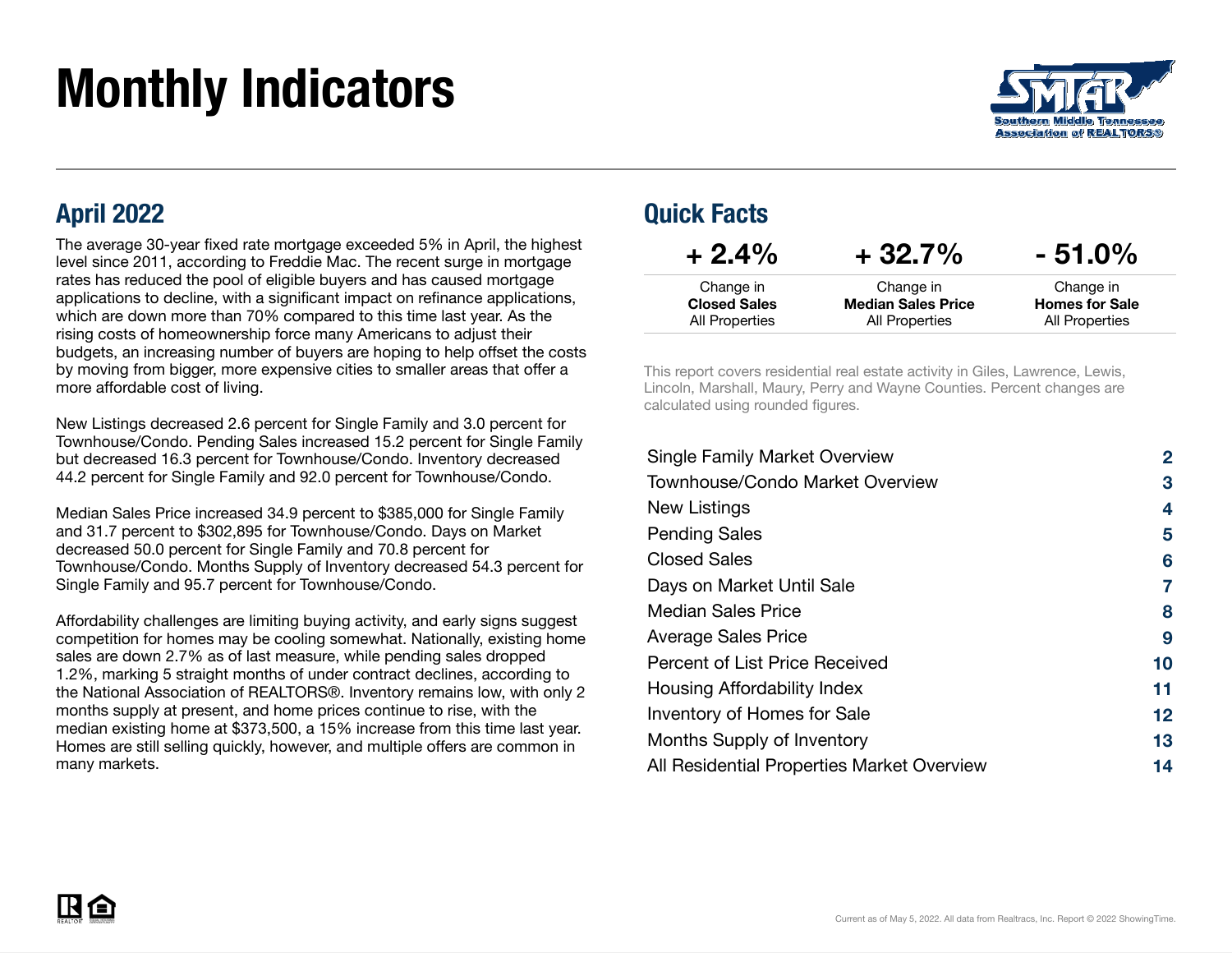### Single Family Market Overview

Key metrics by report month and for year-to-date (YTD) starting from the first of the year. Single Family properties only.



| <b>Key Metrics</b>                    | <b>Historical Sparkbars</b>                                          | $4 - 2021$ | 4-2022    | % Change | <b>YTD 2021</b> | <b>YTD 2022</b> | % Change |
|---------------------------------------|----------------------------------------------------------------------|------------|-----------|----------|-----------------|-----------------|----------|
| <b>New Listings</b>                   | $4 - 2020$<br>10-2020<br>4-2021<br>10-2021<br>4-2022                 | 530        | 516       | $-2.6%$  | 1,709           | 1,898           | $+11.1%$ |
| <b>Pending Sales</b>                  | $10 - 2020$<br>$4 - 2020$<br>$4 - 2021$<br>$10 - 2021$<br>$4 - 2022$ | 374        | 431       | $+15.2%$ | 1,344           | 1,872           | $+39.3%$ |
| <b>Closed Sales</b>                   | $10 - 2020$<br>$4 - 2020$<br>4-2021<br>10-2021<br>$4 - 2022$         | 384        | 391       | $+1.8%$  | 1,312           | 1,474           | $+12.3%$ |
| Days on Market Until Sale             | $4 - 2022$<br>$4 - 2021$<br>$10 - 2021$<br>4-2020<br>10-2020         | 24         | 12        | $-50.0%$ | 28              | 16              | $-42.9%$ |
| <b>Median Sales Price</b>             | $4 - 2020$<br>10-2020<br>$4 - 2021$<br>10-2021<br>$4 - 2022$         | \$285,495  | \$385,000 | $+34.9%$ | \$274,430       | \$350,500       | $+27.7%$ |
| <b>Average Sales Price</b>            | $10 - 2020$<br>$4 - 2021$<br>$10 - 2021$<br>4-2020<br>4-2022         | \$316,403  | \$413,754 | $+30.8%$ | \$304,051       | \$380,642       | $+25.2%$ |
| <b>Percent of List Price Received</b> | $4 - 2020$<br>$10 - 2020$<br>$4 - 2021$<br>10-2021<br>$4 - 2022$     | 100.1%     | 101.6%    | $+1.5%$  | 99.2%           | 100.3%          | $+1.1%$  |
| <b>Housing Affordability Index</b>    | $4 - 2020$<br>10-2020<br>$4 - 2021$<br>$10 - 2021$<br>$4 - 2022$     | 126        | 73        | $-42.1%$ | 131             | 80              | $-38.9%$ |
| <b>Inventory of Homes for Sale</b>    | $10 - 2020$<br>$4 - 2021$<br>$4 - 2020$<br>10-2021<br>$4 - 2022$     | 1,291      | 720       | $-44.2%$ |                 |                 |          |
| <b>Months Supply of Inventory</b>     | $4 - 2020$<br>$10 - 2020$<br>$4 - 2021$<br>$10 - 2021$<br>$4 - 2022$ | 3.5        | 1.6       | $-54.3%$ |                 |                 |          |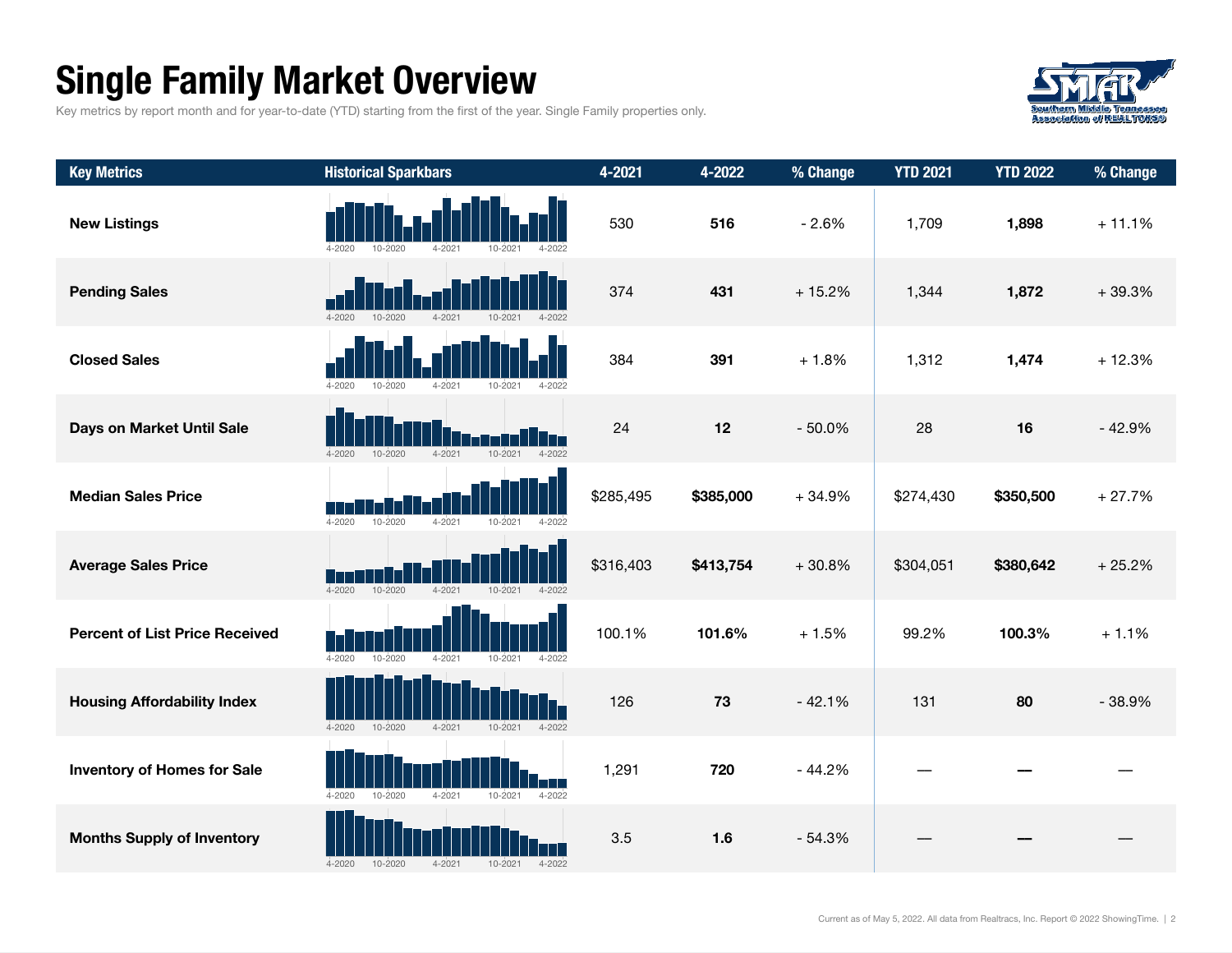#### Townhouse/Condo Market Overview

Key metrics by report month and for year-to-date (YTD) starting from the first of the year. Townhouse/Condo properties only.



| <b>Key Metrics</b>                    | <b>Historical Sparkbars</b>                                          | 4-2021    | 4-2022         | % Change | <b>YTD 2021</b> | <b>YTD 2022</b> | % Change |
|---------------------------------------|----------------------------------------------------------------------|-----------|----------------|----------|-----------------|-----------------|----------|
| <b>New Listings</b>                   | $4 - 2020$<br>$10 - 2020$<br>$4 - 2022$<br>$4 - 2021$<br>10-2021     | 33        | 32             | $-3.0%$  | 150             | 108             | $-28.0%$ |
| <b>Pending Sales</b>                  | $4 - 2020$<br>10-2020<br>$4 - 2021$<br>$10 - 2021$<br>$4 - 2022$     | 43        | 36             | $-16.3%$ | 123             | 224             | $+82.1%$ |
| <b>Closed Sales</b>                   | $4 - 2020$<br>10-2020<br>10-2021<br>4-2022<br>$4 - 2021$             | 37        | 40             | $+8.1%$  | 115             | 190             | $+65.2%$ |
| Days on Market Until Sale             | $4 - 2021$<br>$4 - 2020$<br>$10 - 2020$<br>$10 - 2021$<br>$4 - 2022$ | 24        | $\overline{7}$ | $-70.8%$ | 24              | 26              | $+8.3%$  |
| <b>Median Sales Price</b>             | $4 - 2020$<br>$4 - 2021$<br>$10 - 2021$<br>10-2020<br>4-2022         | \$229,990 | \$302,895      | $+31.7%$ | \$235,900       | \$301,823       | $+27.9%$ |
| <b>Average Sales Price</b>            | $4 - 2020$<br>10-2020<br>4-2021<br>10-2021<br>4-2022                 | \$241,430 | \$309,353      | $+28.1%$ | \$238,464       | \$308,787       | $+29.5%$ |
| <b>Percent of List Price Received</b> | $4 - 2020$<br>10-2020<br>$4 - 2021$<br>10-2021<br>$4 - 2022$         | 100.6%    | 102.5%         | $+1.9%$  | 100.4%          | 101.2%          | $+0.8%$  |
| <b>Housing Affordability Index</b>    | 10-2020<br>$4 - 2021$<br>$10 - 2021$<br>$4 - 2022$<br>$4 - 2020$     | 156       | 93             | $-40.4%$ | 152             | 93              | $-38.8%$ |
| <b>Inventory of Homes for Sale</b>    | $4 - 2020$<br>$10 - 2020$<br>$4 - 2021$<br>10-2021<br>$4 - 2022$     | 212       | 17             | $-92.0%$ |                 |                 |          |
| <b>Months Supply of Inventory</b>     | $4 - 2022$<br>$4 - 2020$<br>$10 - 2020$<br>$4 - 2021$<br>10-2021     | 6.9       | 0.3            | $-95.7%$ |                 |                 |          |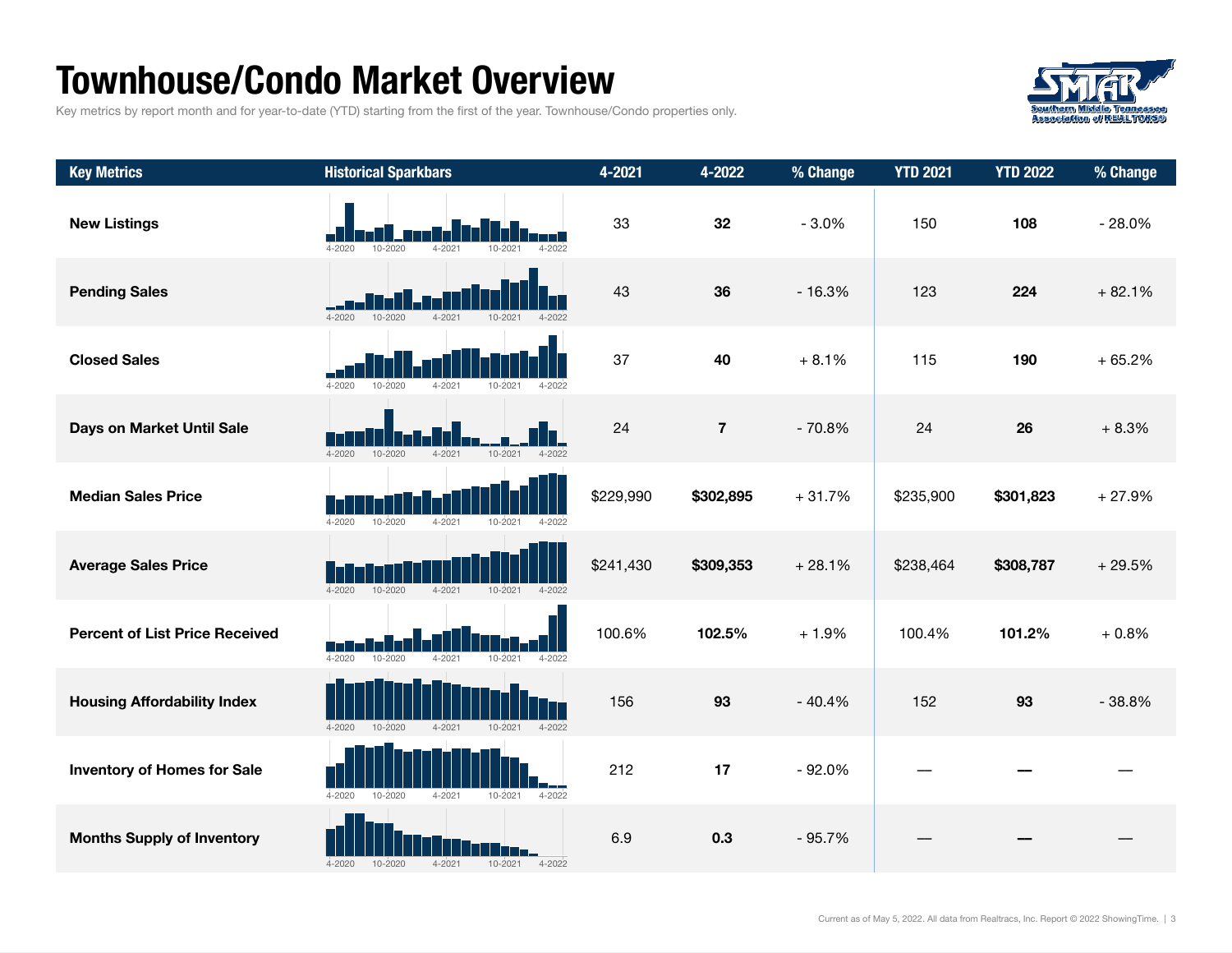### New Listings

A count of the properties that have been newly listed on the market in a given month.





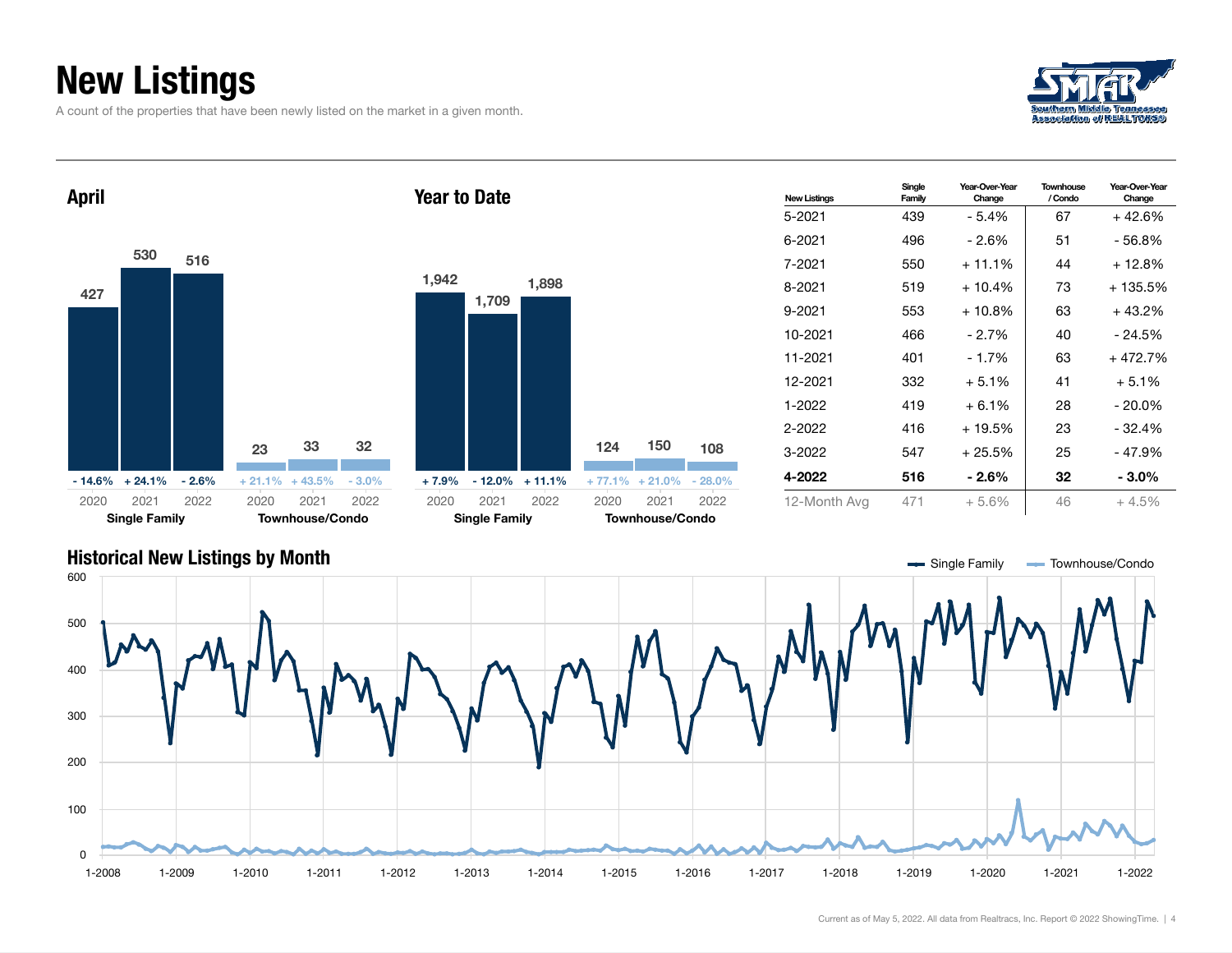### Pending Sales

A count of the properties on which offers have been accepted in a given month.







Current as of May 5, 2022. All data from Realtracs, Inc. Report © 2022 ShowingTime. | 5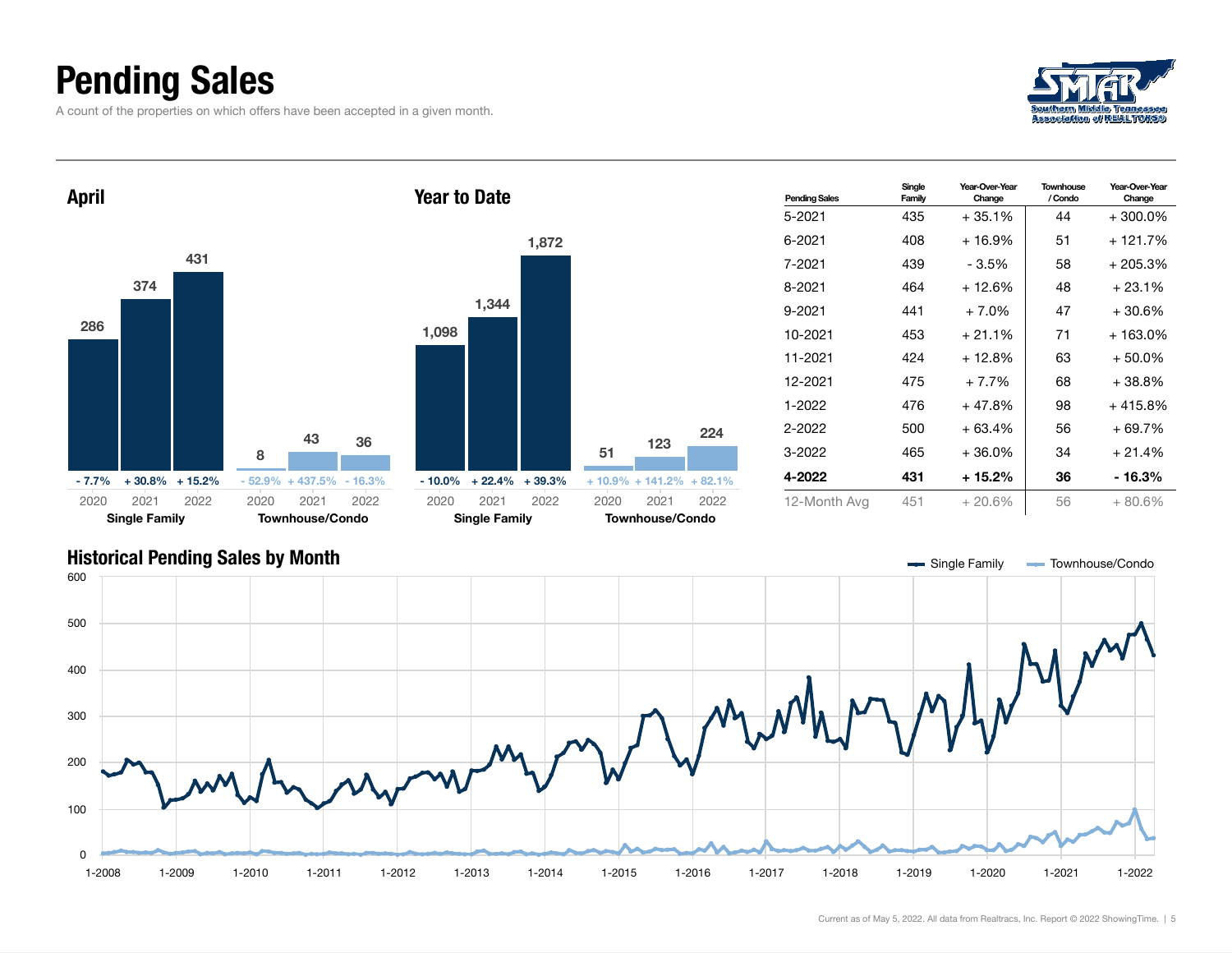#### Closed Sales

A count of the actual sales that closed in a given month.





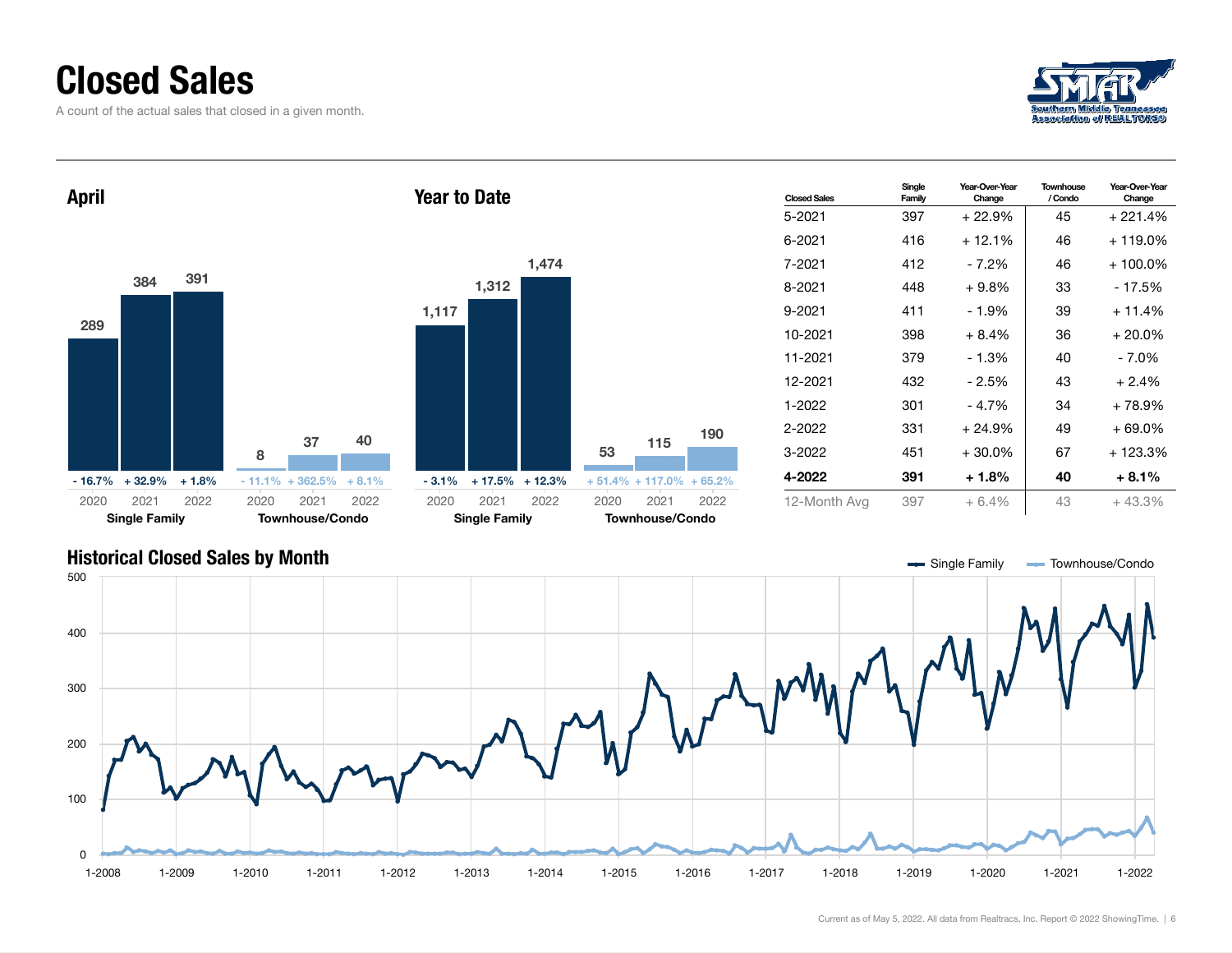#### Days on Market Until Sale

Average number of days between when a property is listed and when an offer is accepted in a given month.





| Days on Market | Single<br>Family | Year-Over-Year<br>Change | <b>Townhouse</b><br>/ Condo | Year-Over-Year<br>Change |
|----------------|------------------|--------------------------|-----------------------------|--------------------------|
| 5-2021         | 18               | - 60.0%                  | 39                          | $+85.7%$                 |
| 6-2021         | 15               | - 62.5%                  | 16                          | - 33.3%                  |
| 7-2021         | 11               | - 65.6%                  | 14                          | - 41.7%                  |
| 8-2021         | 14               | - 61.1%                  | 4                           | - 86.2%                  |
| 9-2021         | 12               | - 66.7%                  | 5                           | $-82.1%$                 |
| 10-2021        | 15               | $-55.9%$                 | 16                          | - 71.9%                  |
| 11-2021        | 14               | $-48.1%$                 | 4                           | - 83.3%                  |
| 12-2021        | 21               | $-30.0%$                 | 6                           | - 66.7%                  |
| 1-2022         | 23               | $-20.7%$                 | 29                          | $+11.5%$                 |
| 2-2022         | 18               | - 35.7%                  | 40                          | + 135.3%                 |
| 3-2022         | 15               | - 51.6%                  | 26                          | - 16.1%                  |
| 4-2022         | 12               | - 50.0%                  | 7                           | $-70.8%$                 |
| 12-Month Avg*  | 15               | $-52.8%$                 | 18                          | - 32.7%                  |

\* Days on Market for all properties from May 2021 through April 2022. This is not the average of the individual figures above.

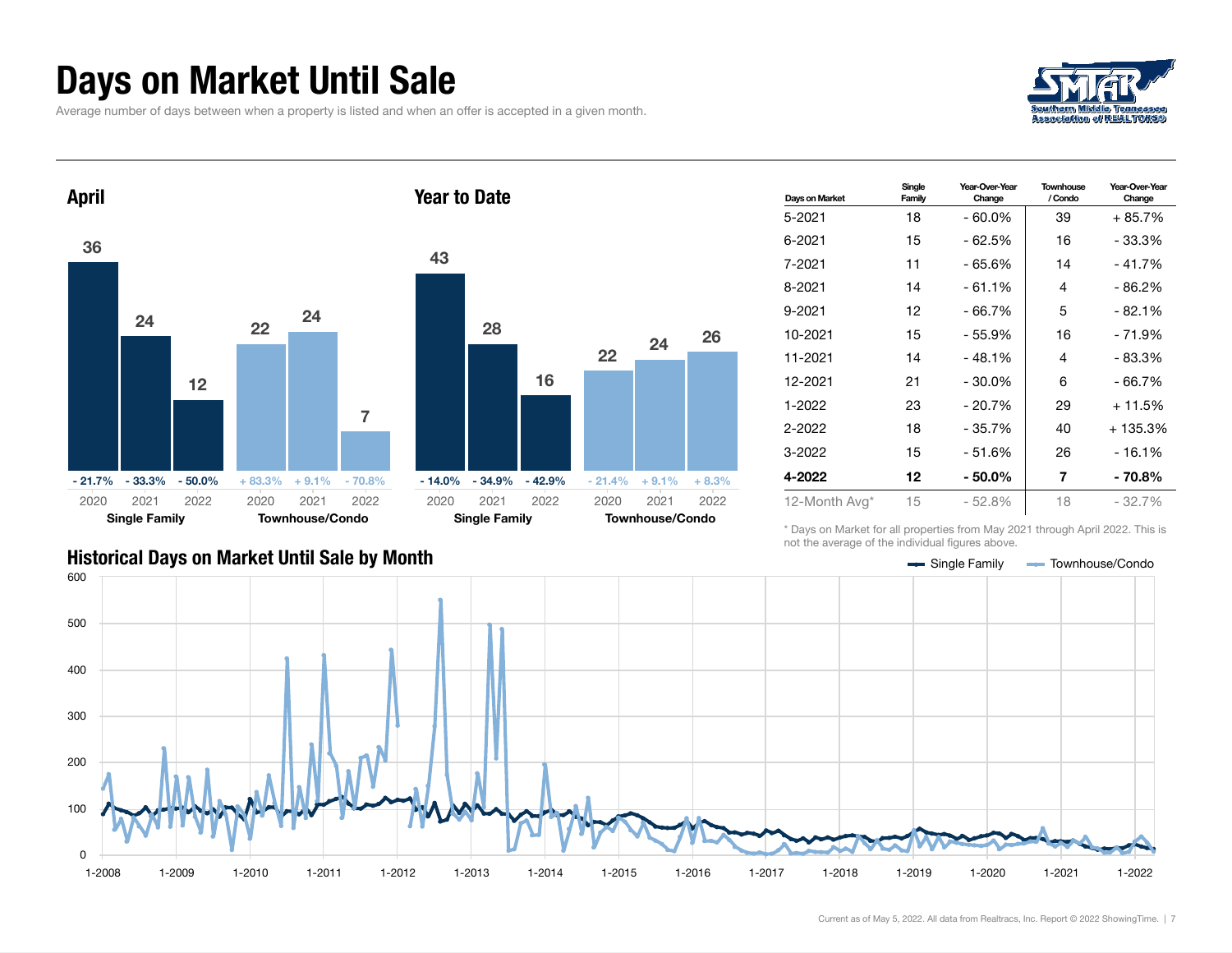#### Median Sales Price

Point at which half of the sales sold for more and half sold for less, not accounting for seller concessions, in a given month.





| <b>Median Sales Price</b> | Single<br>Family | Year-Over-Year<br>Change | Townhouse<br>/ Condo | Year-Over-Year<br>Change |
|---------------------------|------------------|--------------------------|----------------------|--------------------------|
| 5-2021                    | \$289,950        | + 16.0%                  | \$242,000            | + 16.6%                  |
| 6-2021                    | \$275,000        | + 11.6%                  | \$251,780            | + 11.3%                  |
| 7-2021                    | \$320,000        | $+24.0\%$                | \$261,370            | + 15.2%                  |
| 8-2021                    | \$328,000        | $+27.1%$                 | \$257.870            | $+14.1\%$                |
| 9-2021                    | \$305,000        | $+23.0\%$                | \$269,900            | + 25.2%                  |
| 10-2021                   | \$335,000        | $+25.5%$                 | \$280,290            | $+23.1%$                 |
| 11-2021                   | \$328.995        | + 29.0%                  | \$241.803            | $+4.6%$                  |
| 12-2021                   | \$340,000        | $+22.7%$                 | \$265,000            | $+10.8\%$                |
| 1-2022                    | \$341,753        | $+24.5%$                 | \$296,290            | $+32.9%$                 |
| 2-2022                    | \$323,250        | + 27.8%                  | \$305.000            | $+24.4%$                 |
| 3-2022                    | \$350,000        | $+29.6%$                 | \$310,000            | $+42.0%$                 |
| 4-2022                    | \$385,000        | + 34.9%                  | \$302,895            | + 31.7%                  |
| 12-Month Avg*             | \$325,000        | $+24.4%$                 | \$269.635            | $+18.4%$                 |

\* Median Sales Price for all properties from May 2021 through April 2022. This is not the average of the individual figures above.



\$301,823

2021 2022

#### Historical Median Sales Price by Month Single Townhouse/Condo Single Family Townhouse/Condo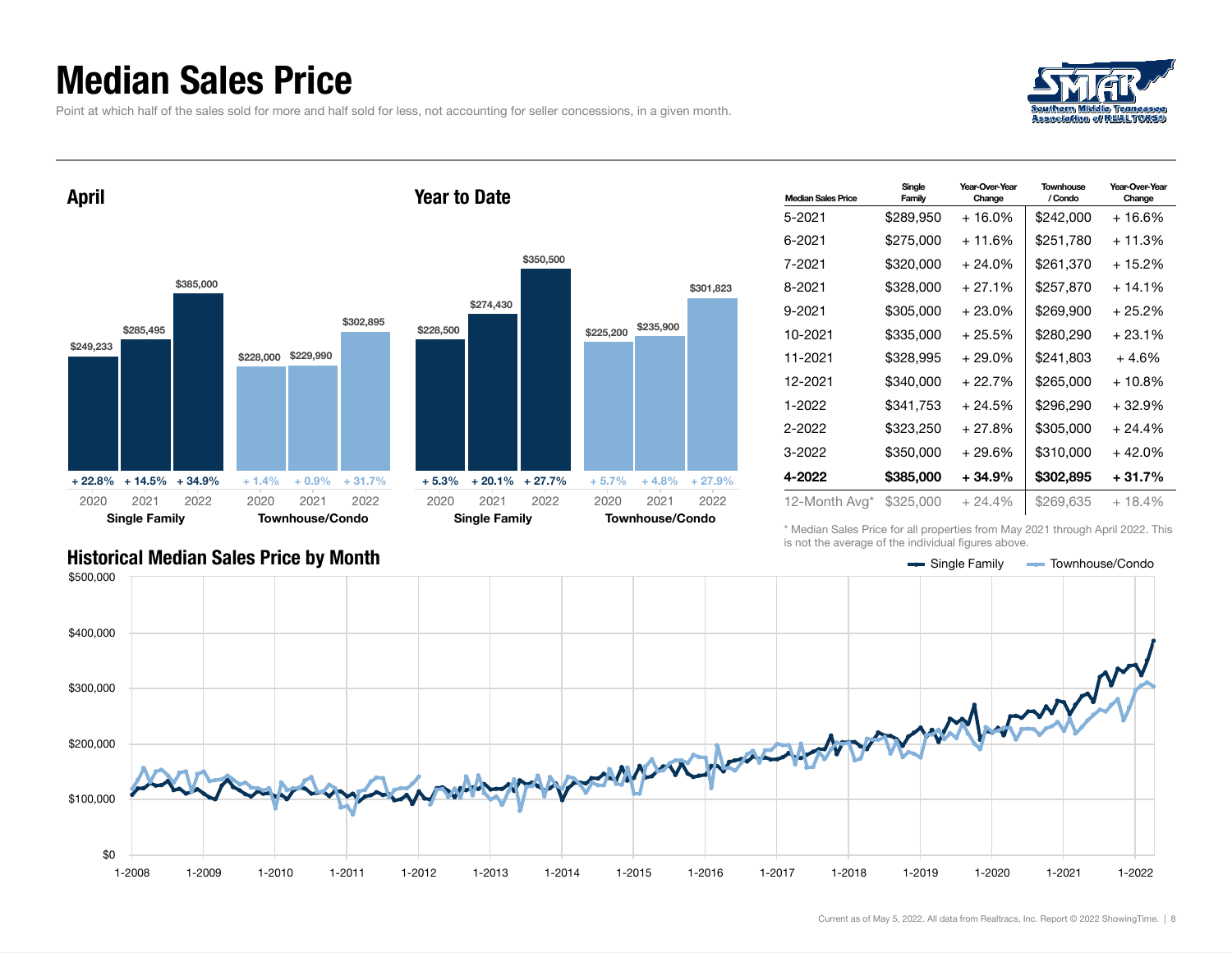#### Average Sales Price

Average sales price for all closed sales, not accounting for seller concessions, in a given month.





| Avg. Sales Price | Single<br>Family | Year-Over-Year<br>Change | Townhouse<br>/ Condo | Year-Over-Year<br>Change |
|------------------|------------------|--------------------------|----------------------|--------------------------|
| 5-2021           | \$318,035        | $+22.4%$                 | \$250,713            | + 16.8%                  |
| 6-2021           | \$303,486        | + 16.5%                  | \$253,447            | + 12.0%                  |
| 7-2021           | \$343,146        | + 29.6%                  | \$263,207            | + 23.6%                  |
| 8-2021           | \$339,417        | + 26.8%                  | \$251.436            | $+11.4%$                 |
| 9-2021           | \$343,466        | + 27.2%                  | \$274,867            | $+26.1%$                 |
| 10-2021          | \$369,699        | $+32.0%$                 | \$269,160            | $+21.0%$                 |
| 11-2021          | \$356.105        | $+35.4%$                 | \$258.742            | + 15.2%                  |
| 12-2021          | \$387,071        | $+29.1%$                 | \$279,961            | $+19.3%$                 |
| 1-2022           | \$365,058        | + 20.2%                  | \$302,042            | + 30.9%                  |
| 2-2022           | \$346,368        | + 26.7%                  | \$312,490            | $+30.2%$                 |
| $3 - 2022$       | \$387,409        | + 23.3%                  | \$309,165            | + 29.8%                  |
| 4-2022           | \$413,754        | $+30.8\%$                | \$309,353            | + 28.1%                  |
| 12-Month Avg*    | \$356,138        | $+26.8%$                 | \$279,561            | $+22.4%$                 |

\* Avg. Sales Price for all properties from May 2021 through April 2022. This is not the average of the individual figures above.



#### Historical Average Sales Price by Month Single Tax and Single Family Townhouse/Condo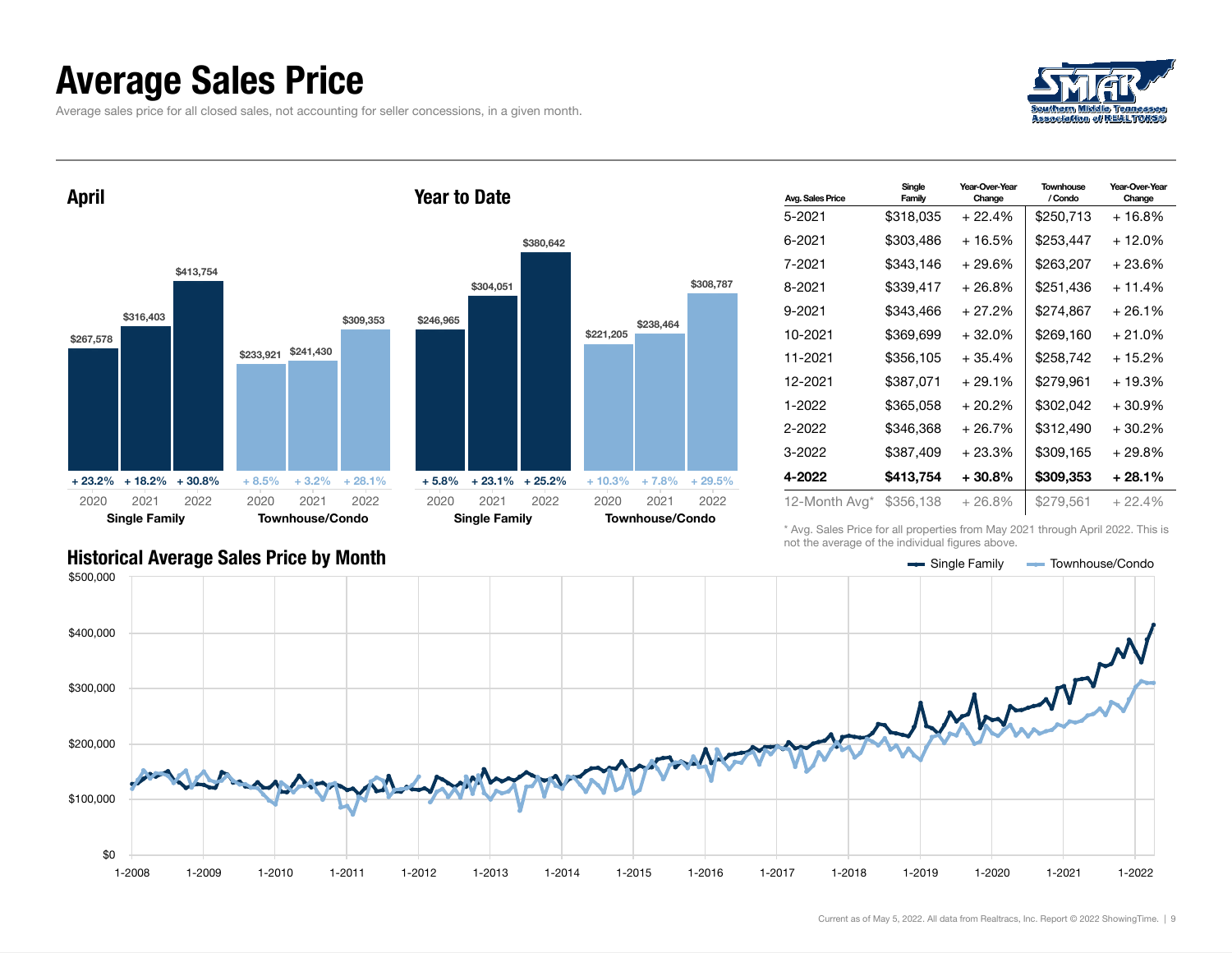### Percent of List Price Received

Percentage found when dividing a property's sales price by its most recent list price, then taking the average for all properties sold in a given month, not accounting for seller concessions.





| Pct. of List Price<br>Received | Single<br>Family | Year-Over-Year<br>Change | <b>Townhouse</b><br>/ Condo | Year-Over-Year<br>Change |
|--------------------------------|------------------|--------------------------|-----------------------------|--------------------------|
| 5-2021                         | 101.2%           | $+3.4%$                  | 100.8%                      |                          |
| 6-2021                         | 101.3%           | $+2.7%$                  | 101.0%                      | $+1.1\%$                 |
| 7-2021                         | 100.8%           | $+2.5%$                  | 100.4%                      | $+0.7%$                  |
| 8-2021                         | 100.3%           | $+1.9%$                  | 100.3%                      | $+0.3\%$                 |
| 9-2021                         | 99.4%            | $+1.2\%$                 | 100.3%                      | $+0.6%$                  |
| 10-2021                        | 99.5%            | $+0.9%$                  | 100.1%                      | $-0.2\%$                 |
| 11-2021                        | 99.2%            | $+0.3\%$                 | 100.2%                      | $+0.3\%$                 |
| 12-2021                        | 99.1%            | $+0.4%$                  | 99.7%                       | $-0.4%$                  |
| 1-2022                         | 99.2%            | $+0.5\%$                 | 99.9%                       | $-0.9\%$                 |
| 2-2022                         | 99.5%            | $+0.9\%$                 | 100.2%                      | $+0.2%$                  |
| 3-2022                         | 100.5%           | $+1.4%$                  | 101.8%                      | $+1.4%$                  |
| 4-2022                         | 101.6%           | $+1.5%$                  | 102.5%                      | $+1.9%$                  |
| 12-Month Avg*                  | 100.2%           | $+1.5%$                  | 100.7%                      | + 0.6%                   |

\* Pct. of List Price Received for all properties from May 2021 through April 2022. This is not the average of the individual figures above.

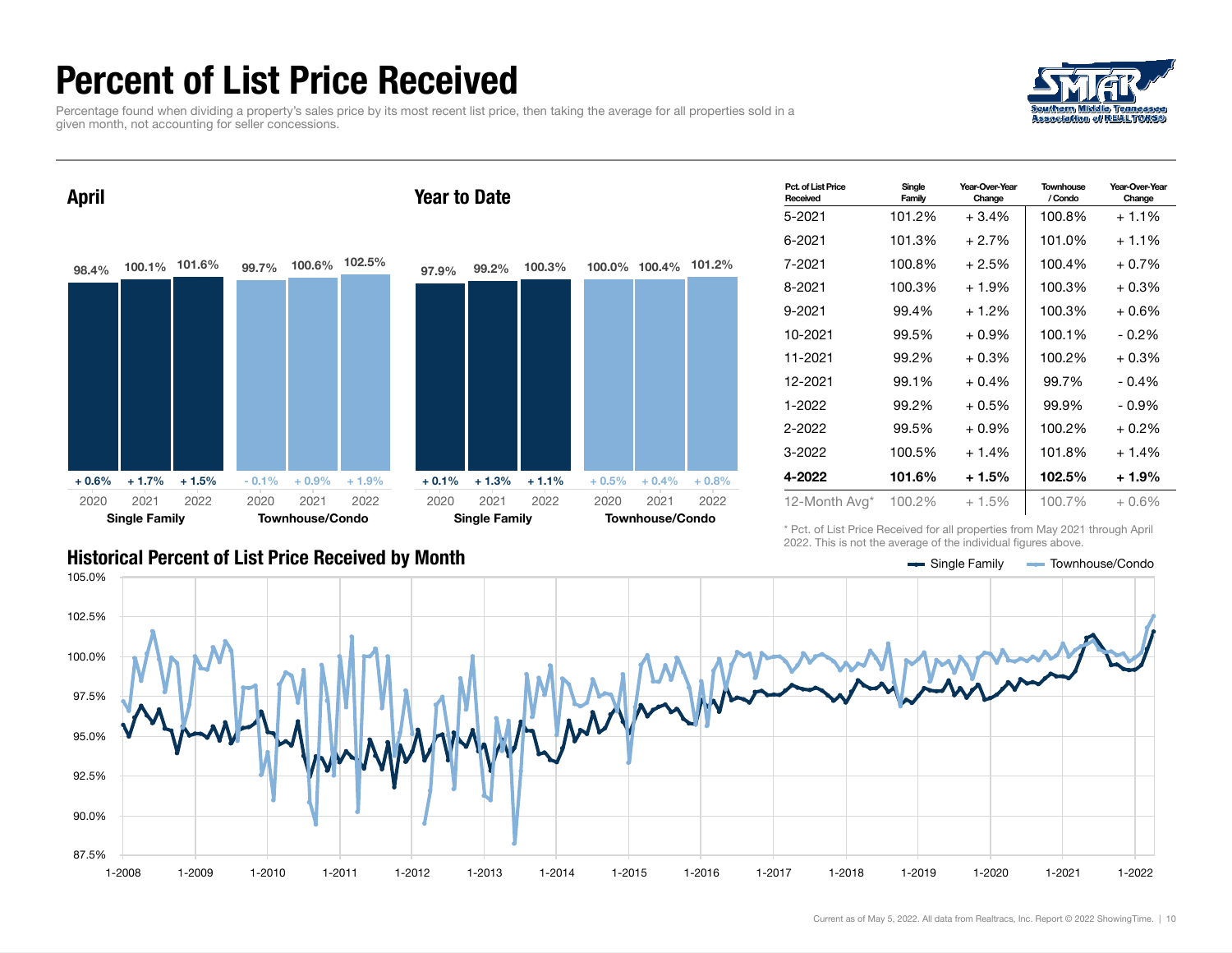## Housing Affordability Index

This index measures housing affordability for the region. For example, an index of 120 means the median household income is 120% of what is necessary to qualify for the median-priced home under prevailing interest rates. A higher number means greater affordability.





| <b>Affordability Index</b> | Single<br>Family | Year-Over-Year<br>Change | <b>Townhouse</b><br>/ Condo | Year-Over-Year<br>Change |
|----------------------------|------------------|--------------------------|-----------------------------|--------------------------|
| 5-2021                     | 125              | $-10.1%$                 | 150                         | - 10.2%                  |
| 6-2021                     | 131              | - 7.7%                   | 143                         | $-7.1\%$                 |
| 7-2021                     | 114              | - 16.8%                  | 140                         | - 10.3%                  |
| 8-2021                     | 109              | $-21.0%$                 | 138                         | - 12.7%                  |
| 9-2021                     | 116              | $-20.0\%$                | 131                         | $-21.1%$                 |
| 10-2021                    | 106              | - 21.5%                  | 126                         | - 20.3%                  |
| 11-2021                    | 111              | $-21.8%$                 | 151                         | $-3.8\%$                 |
| 12-2021                    | 102              | - 22.7%                  | 131                         | - 14.4%                  |
| 1-2022                     | 98               | $-27.4%$                 | 113                         | - 31.9%                  |
| 2-2022                     | 102              | $-29.7%$                 | 109                         | - 27.3%                  |
| 3-2022                     | 86               | - 34.8%                  | 97                          | - 40.9%                  |
| 4-2022                     | 73               | $-42.1%$                 | 93                          | - 40.4%                  |
| 12-Month Avg               | 106              | $-22.6%$                 | 127                         | $-20.1%$                 |

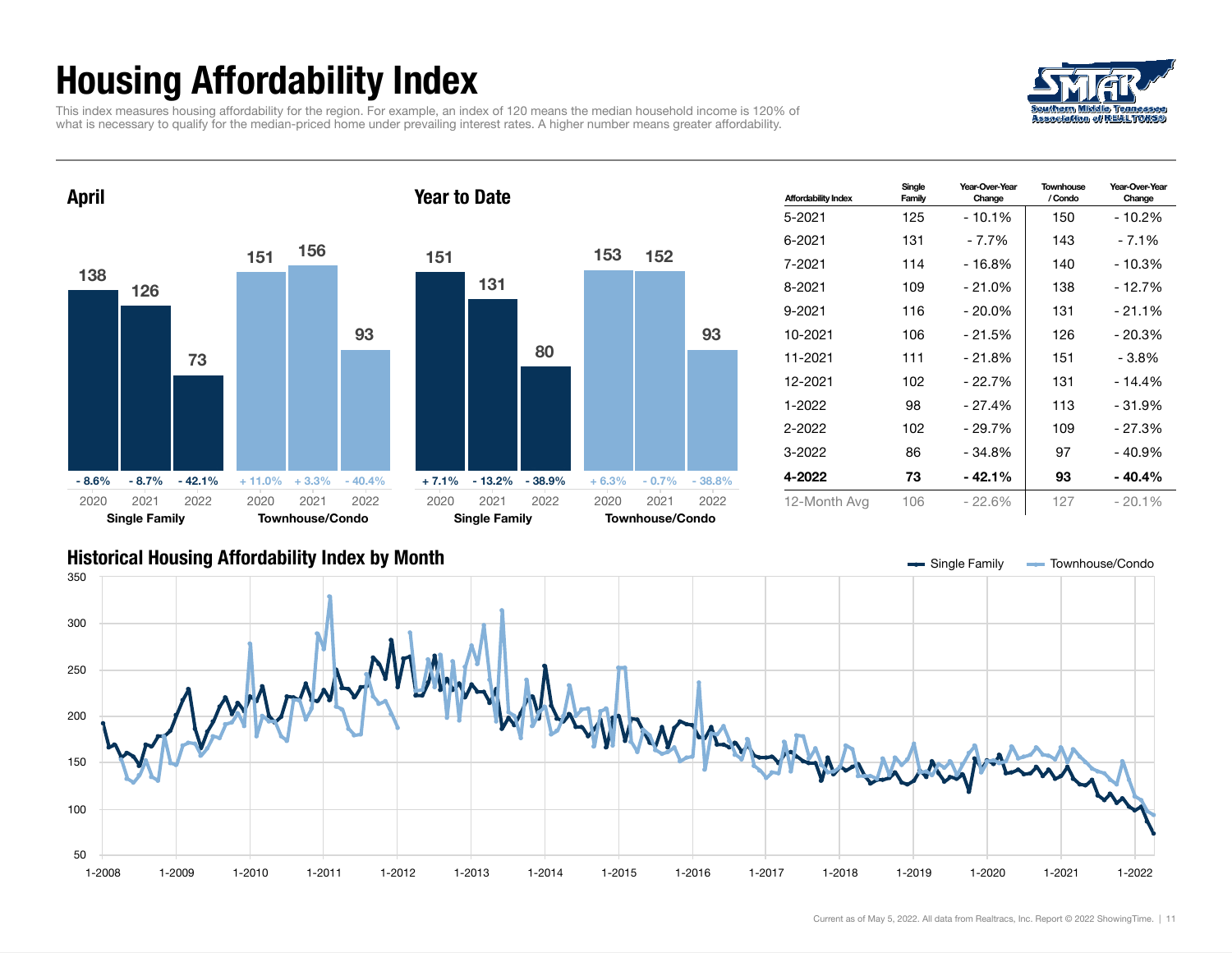#### Inventory of Homes for Sale

The number of properties available for sale in active status at the end of a given month.





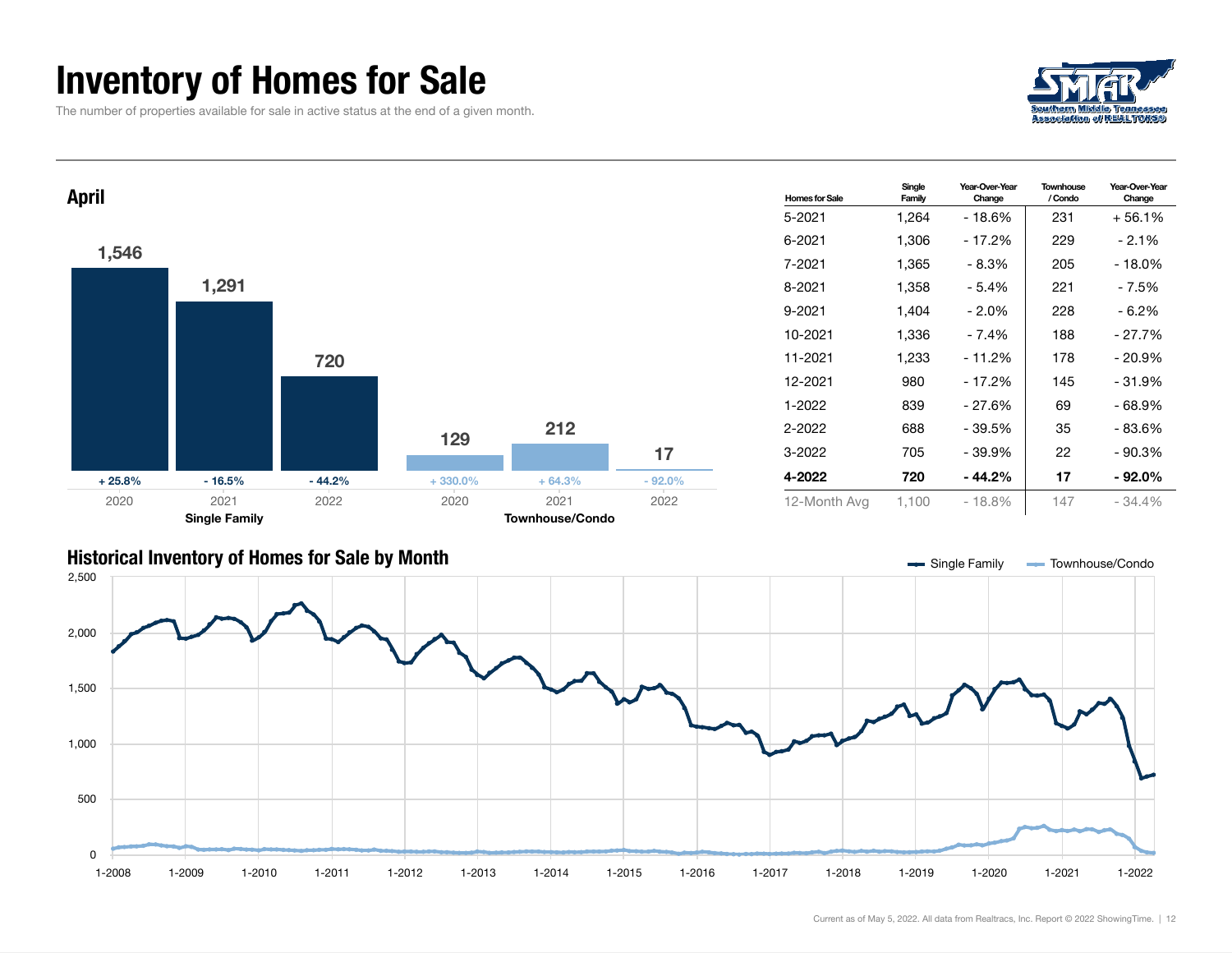### Months Supply of Inventory

The inventory of homes for sale at the end of a given month, divided by the average monthly pending sales from the last 12 months.





#### Single Family Year-Over-Year Change **Townhouse** / Condo Year-Over-Year Change 5-2021 3.3 - 37.7% 6.9 - 41.5% 6-2021 3.4 - 35.8% 6.4 - 61.4% 7-2021 3.5 - 25.5% 5.2 - 68.7% 8-2021 3.5 - 20.5% 5.5 - 59.3%  $9-2021$  3.6  $-16.3\%$  5.6  $-55.9\%$ 10-2021 3.3 - 23.3% 4.2 - 67.2% 11-2021 3.1 - 24.4% 3.9 - 61.8% 12-2021 2.4 - 27.3% 3.0 - 65.1% 1-2022 2.0 - 37.5% 1.3 - 85.1% 2-2022 1.6 - 48.4% 0.6 - 92.3% 3-2022 1.6 - 50.0% 0.4 - 95.1% 4-2022 1.6 - 54.3% 0.3 - 95.7% 12-Month Avg\* 2.7 - 32.7% 3.6 - 67.7%

\* Months Supply for all properties from May 2021 through April 2022. This is not the average of the individual figures above.